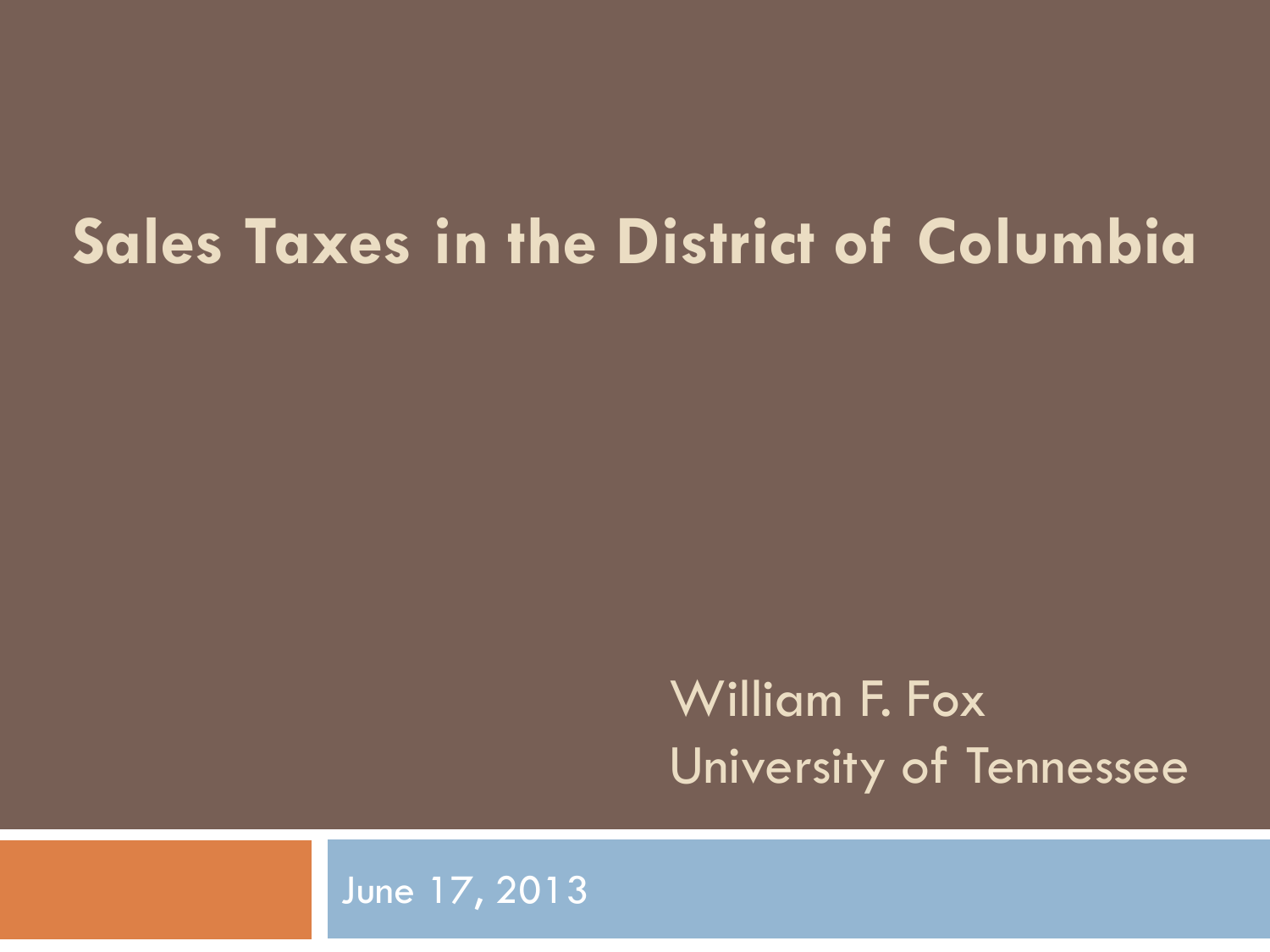## DC Sales Tax Characteristics

#### □ 17 percent of tax revenues, low on national standards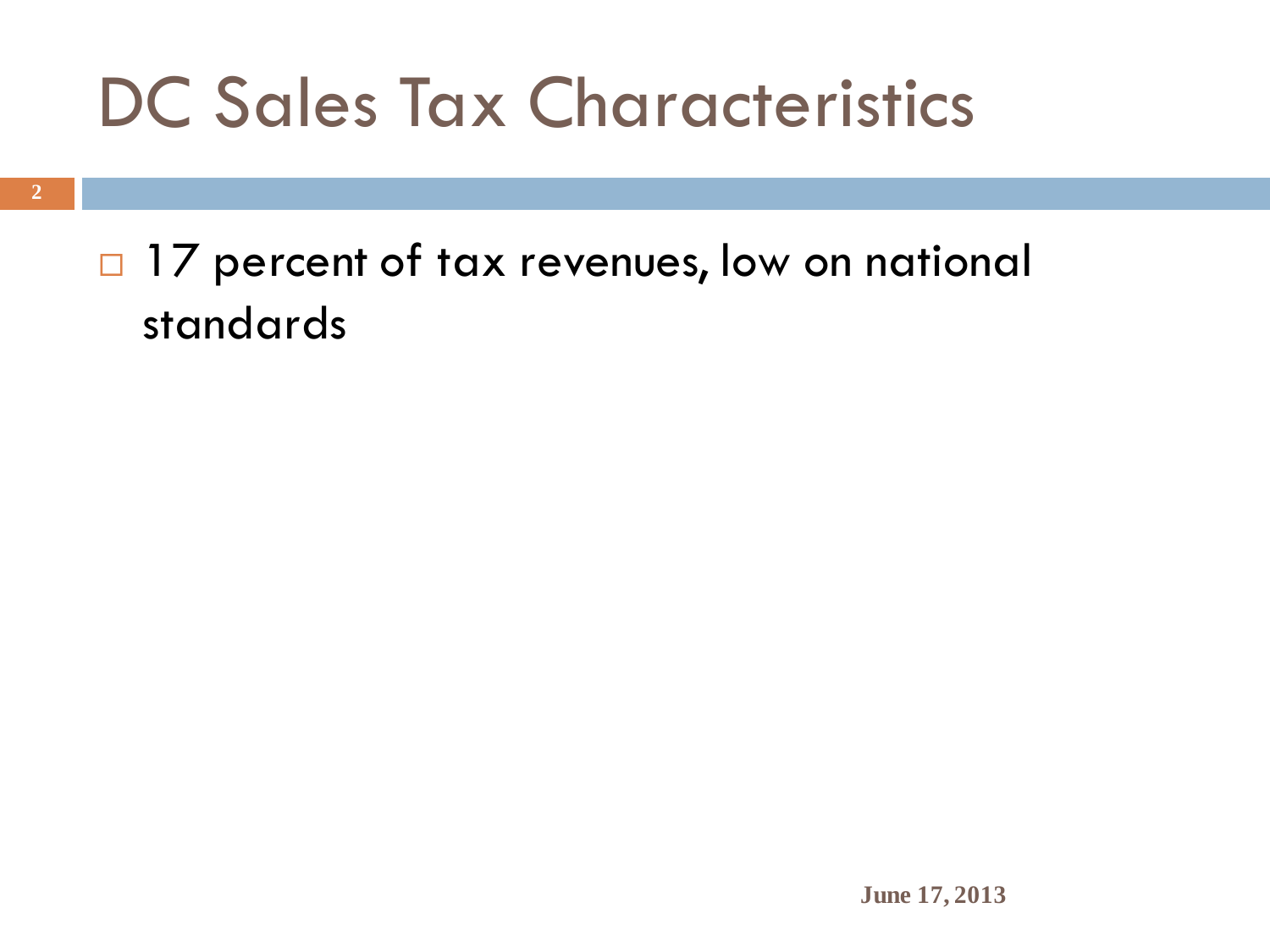## Figure 1: State and Local Tax Revenue Distribution, 2010

**3**

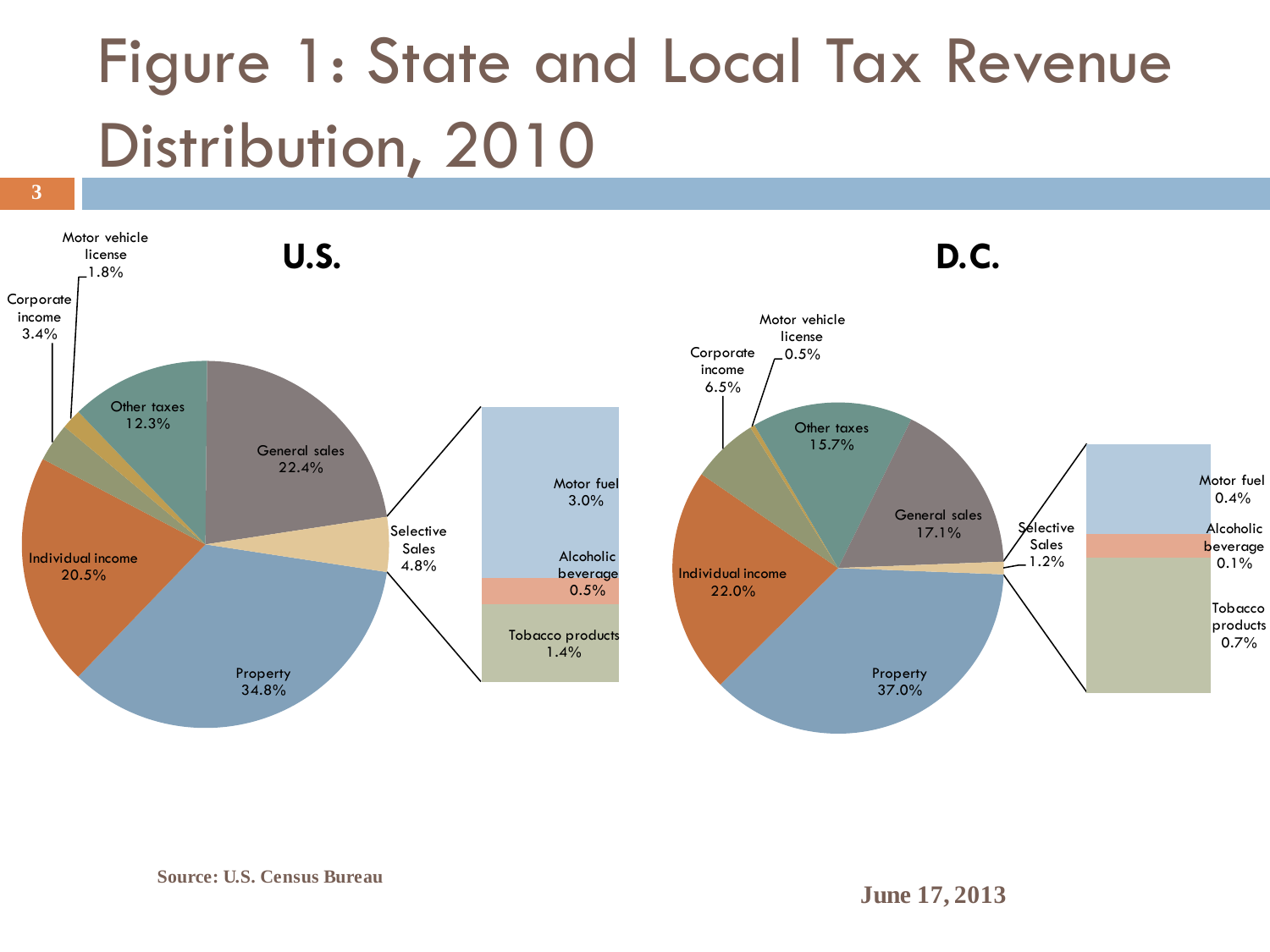## DC Sales Tax Characteristics

- □ 17 percent of tax revenues, low on national standards
- □ 6 percent tax rate
	- **E** Same as national state median
	- $\blacksquare$  Below national state and local median  $-$  6.85 percent
	- **E** Same as Maryland and Virginia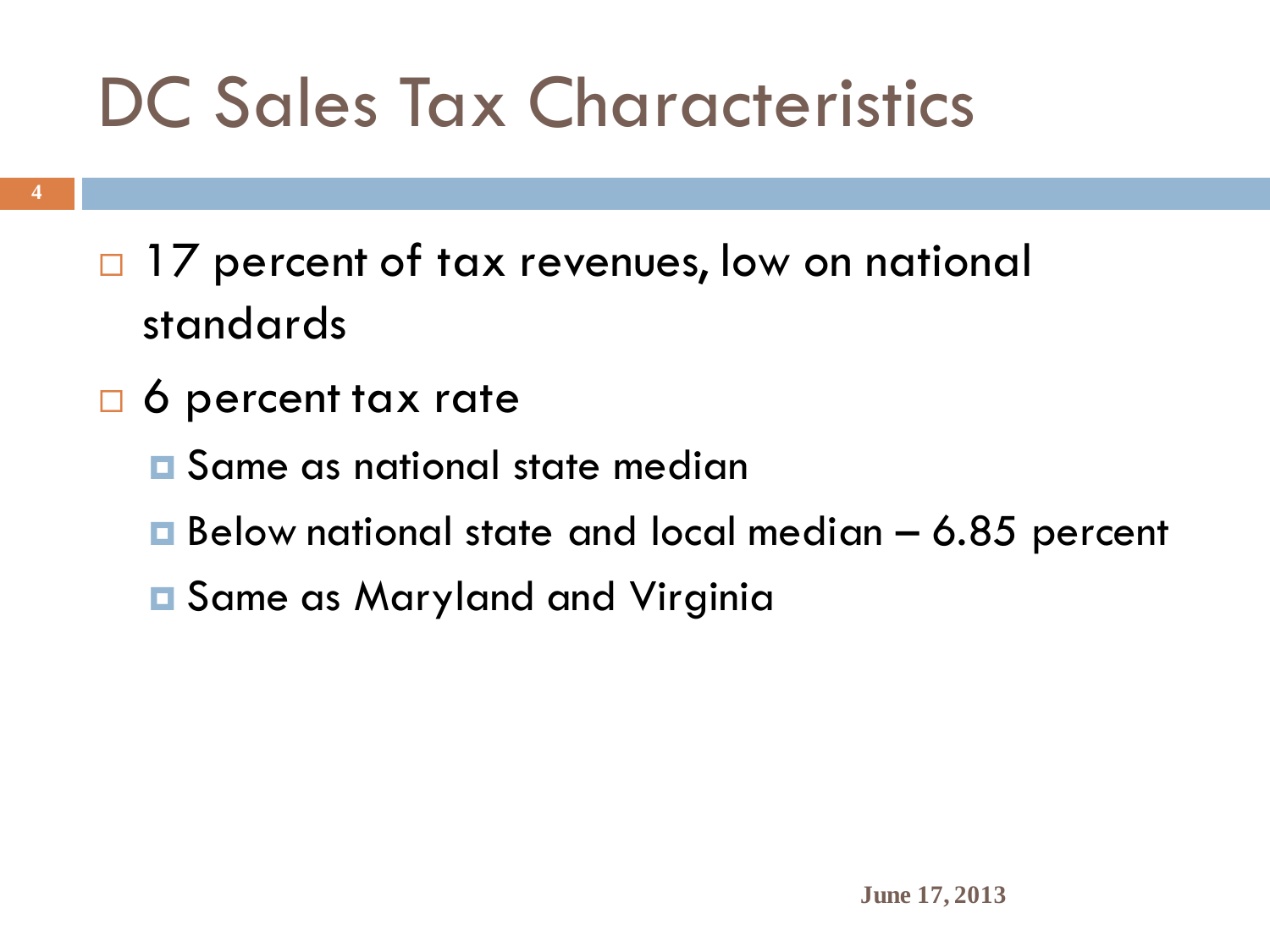#### STATE SALES TAX RATES as of Jan. 1, 2012

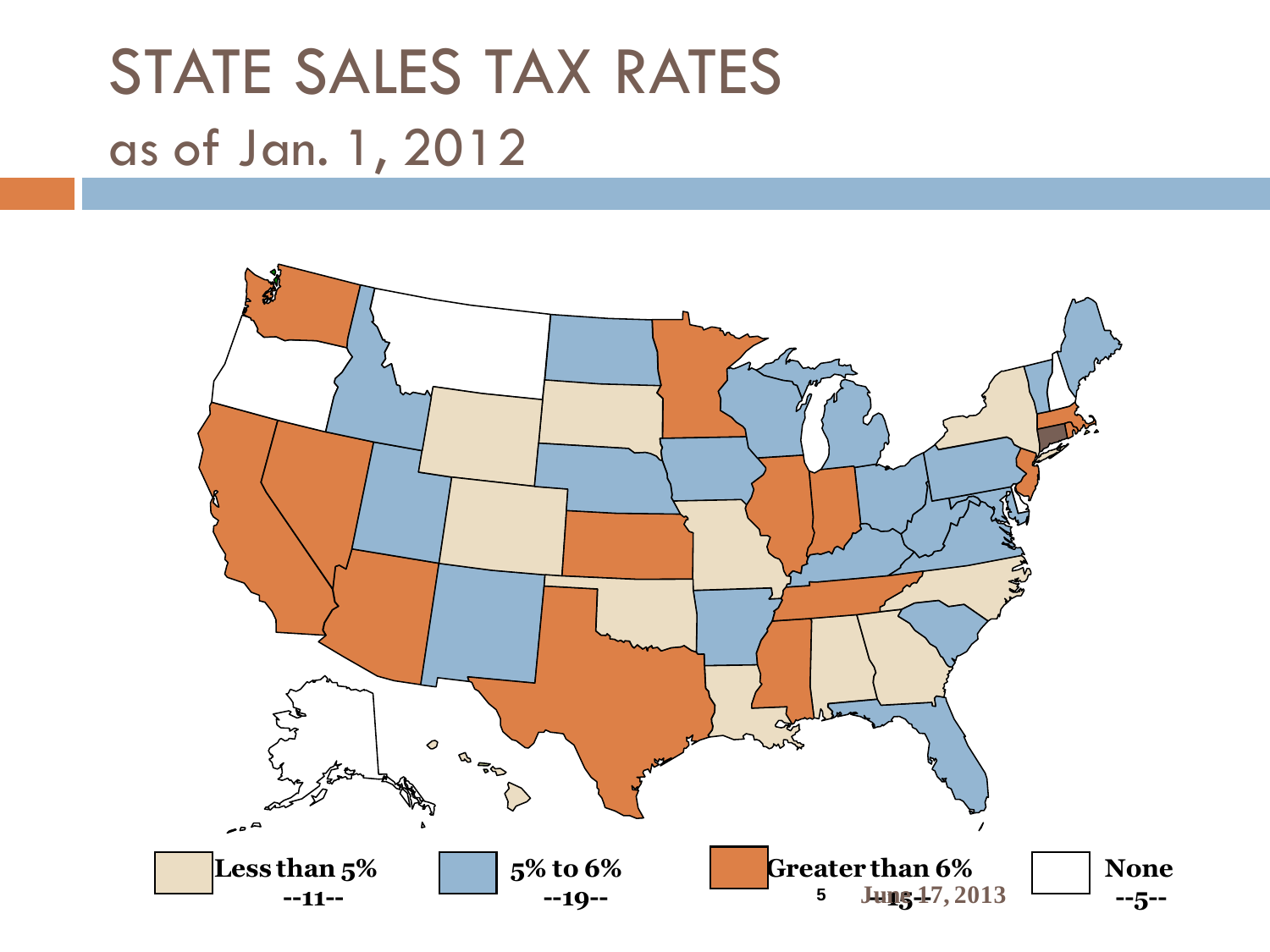## DC Sales Tax Characteristics

#### □ 17 percent of tax revenues

- □ 6 percent tax rate
	- **E** Same as national state median
	- Below national state and local median 6.85 percent

**E** Same as Maryland and Virginia

- $\Box$  Tax base slightly above national average, 34.4 percent of personal income
	- **Exempt food and non-prescription drugs**
	- **Tax 73 services**
	- **n** Much broader base than Maryland and Virginia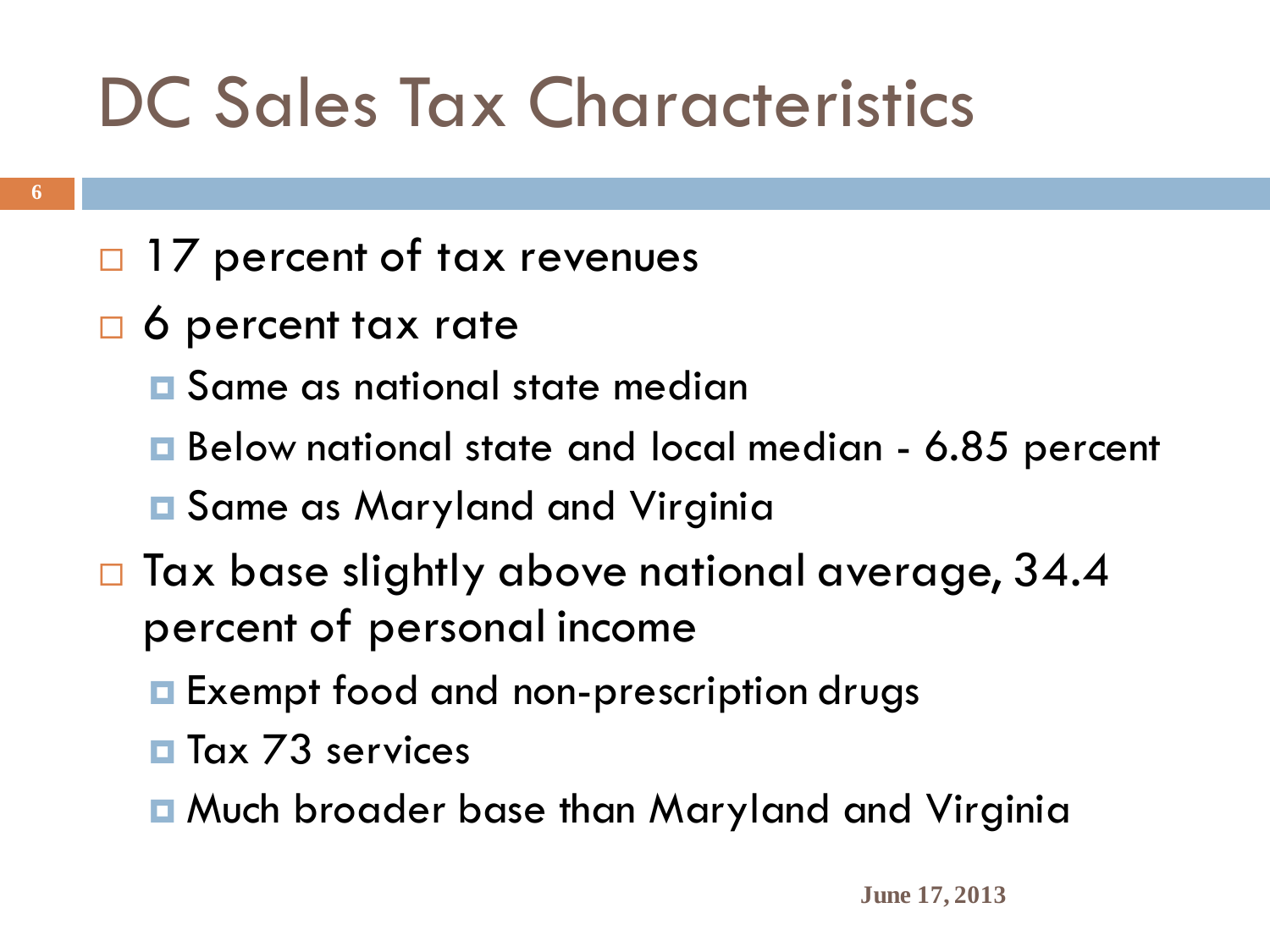#### STATE SALES TAX BASE AS A PERCENT OF PERSONAL INCOME, 2010

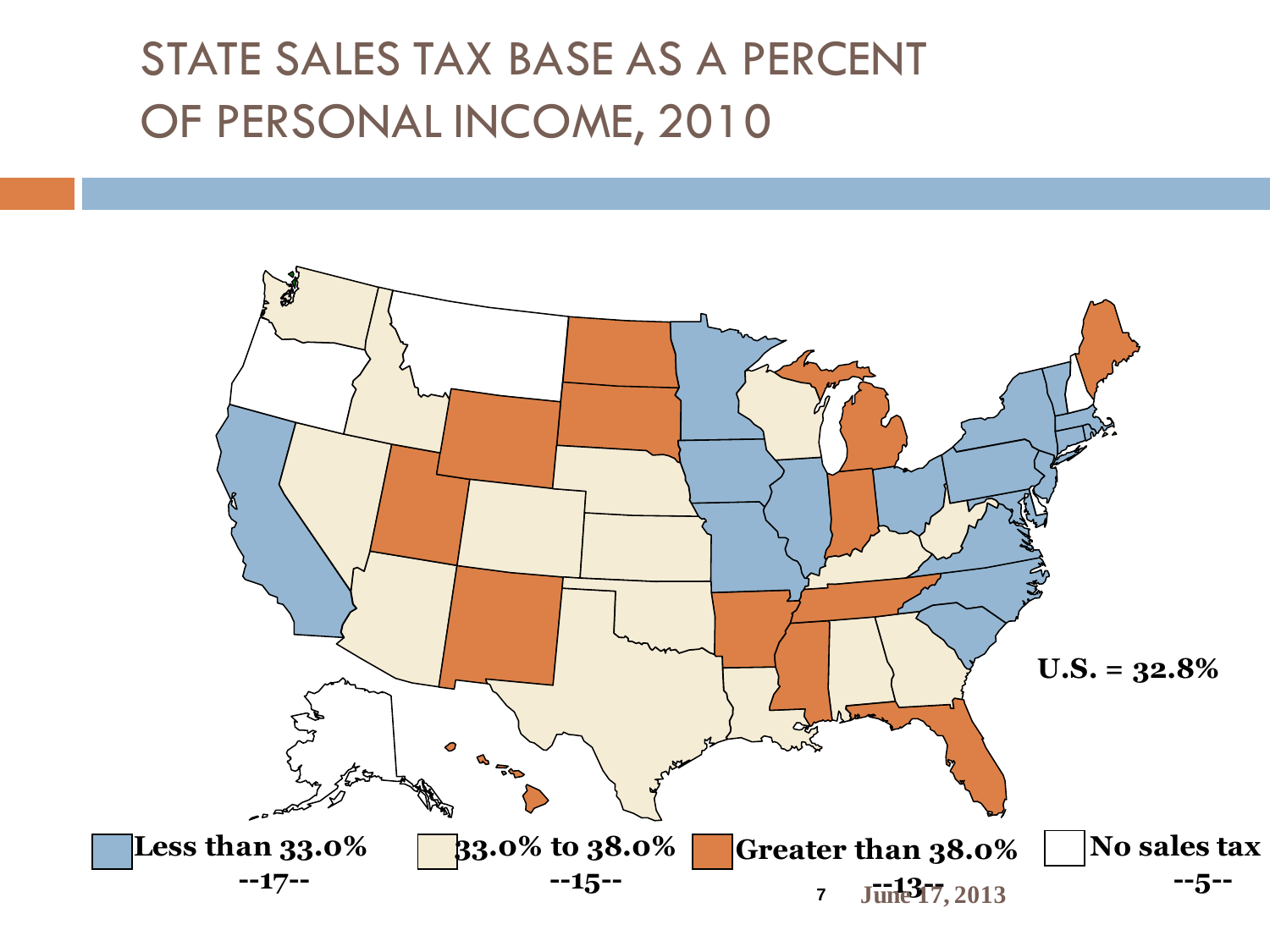#### U.S. SALES TAX BASE AS A PERCENT OF PERSONAL INCOME, 1979-2011

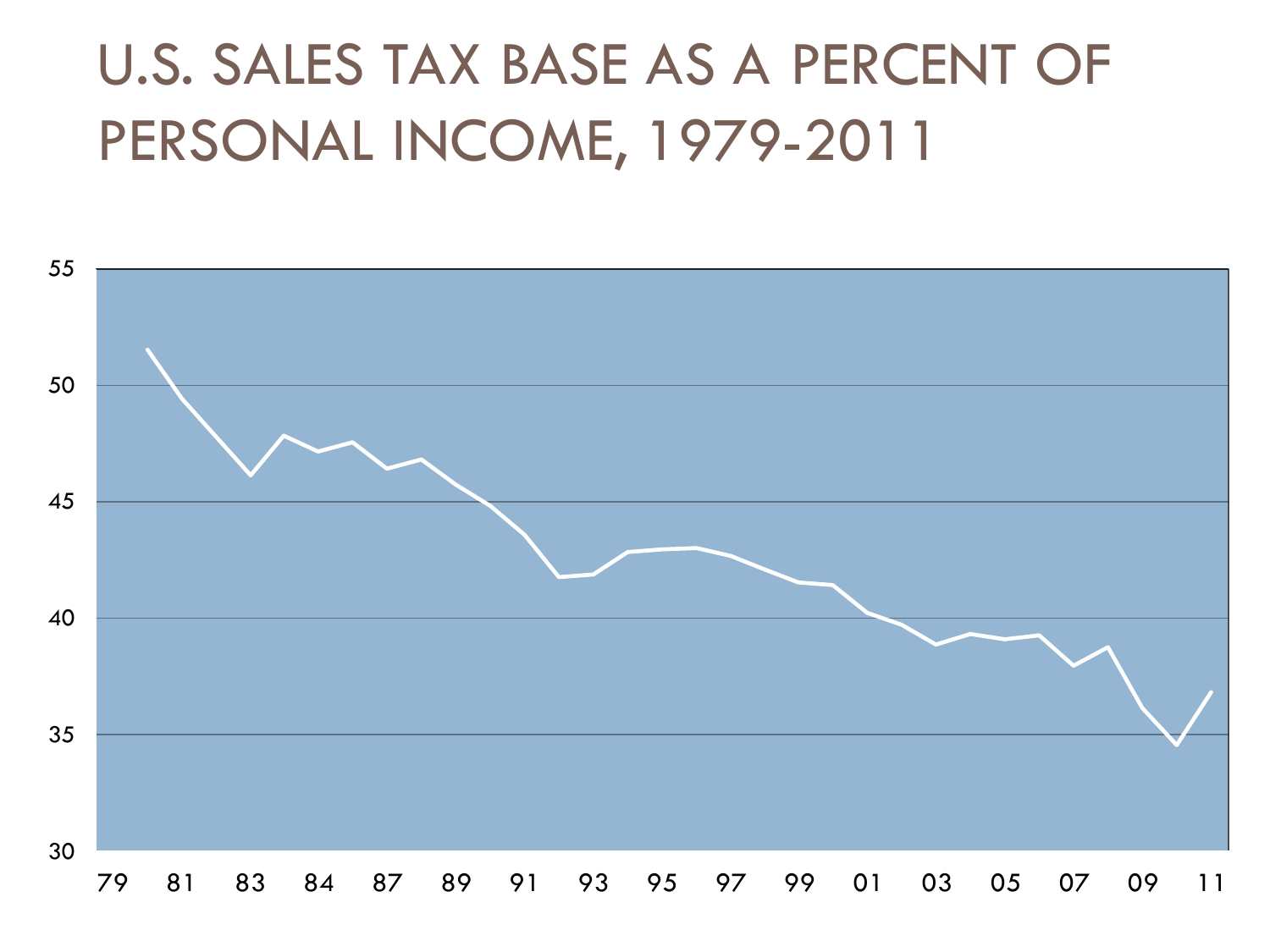## Sales tax bases declining nationally

# **□ Policy choices Growing role of services □ Rising remote sales**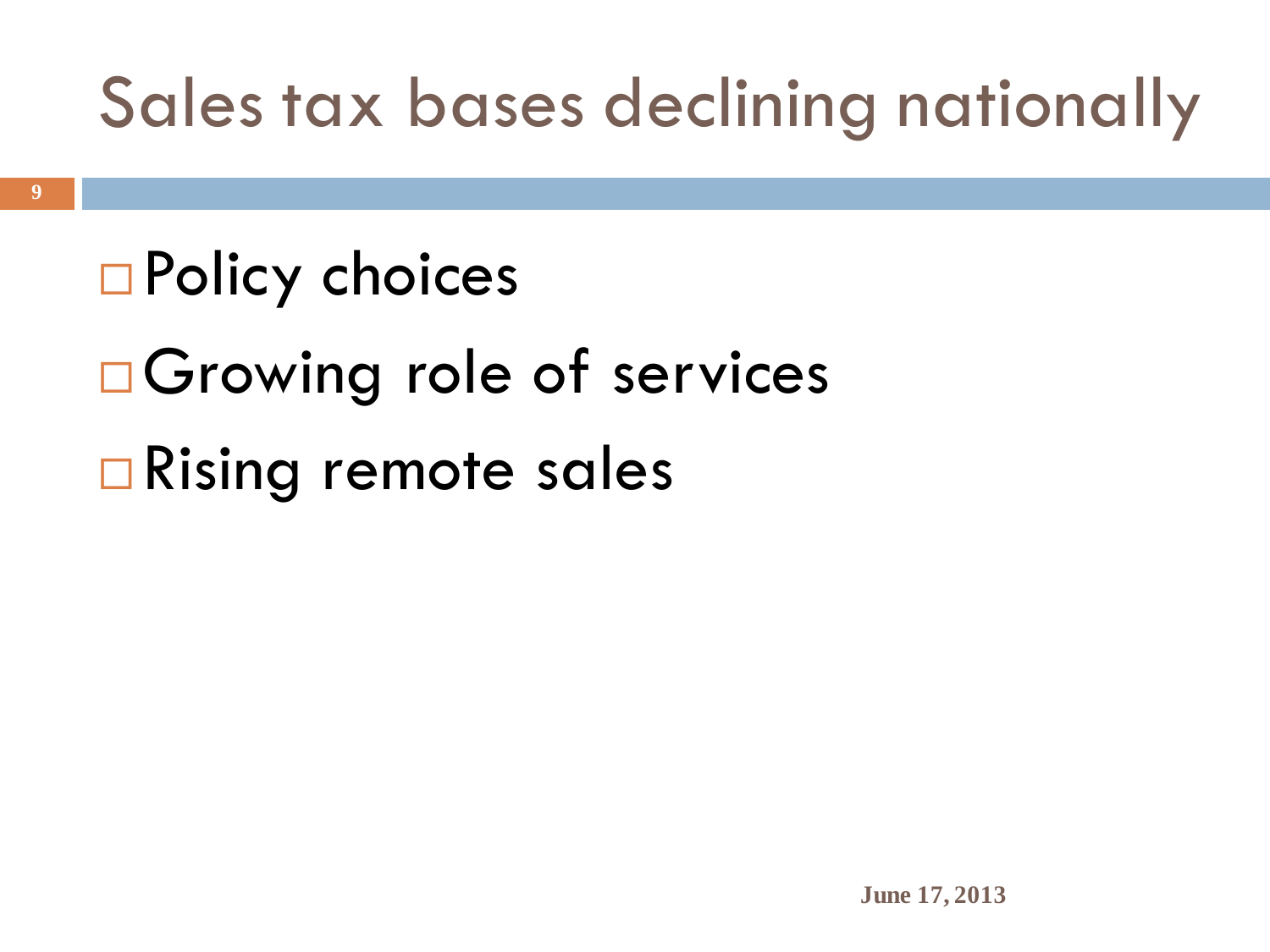#### PERSONAL CONSUMPTION EXPENDITURES 1979 and 2011

|                             | 1979<br><b>Percent</b> | 2011<br><b>Percent</b> |
|-----------------------------|------------------------|------------------------|
|                             |                        |                        |
| <b>Total Expenditure</b>    | 100.0                  | 100.0                  |
| <b>Durable Goods</b>        | 13.4                   | 10.8                   |
| <b>Autos</b>                | 5.9                    | 3.5                    |
| <b>Furn &amp; Household</b> | 5.2                    | 2.4                    |
| <b>Other Durables</b>       | 2.4                    | 1.7                    |
| <b>Nondurable Goods</b>     | 39.1                   | 23.2                   |
| <b>Food and Beverage</b>    | 20.3                   | 7.5                    |
| <b>Other Nondurables</b>    | 18.8                   | 8.4                    |
| <b>Services</b>             | 47.4                   | 66.0                   |
|                             |                        |                        |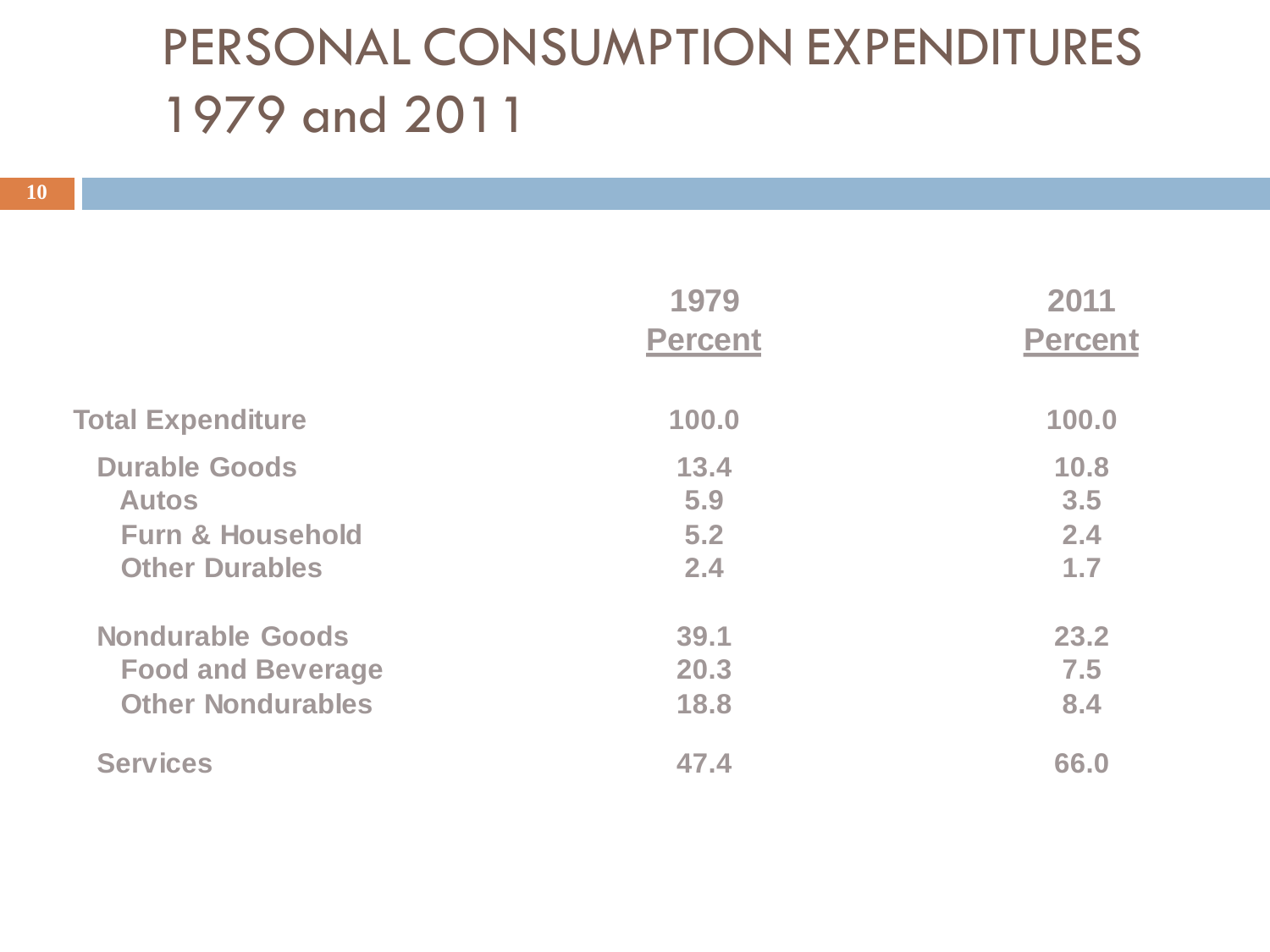#### **ESTIMATED TOTAL E-COMMERCE SALES**



**\*Sales-taxing states only.**

**11 June 17, 2013**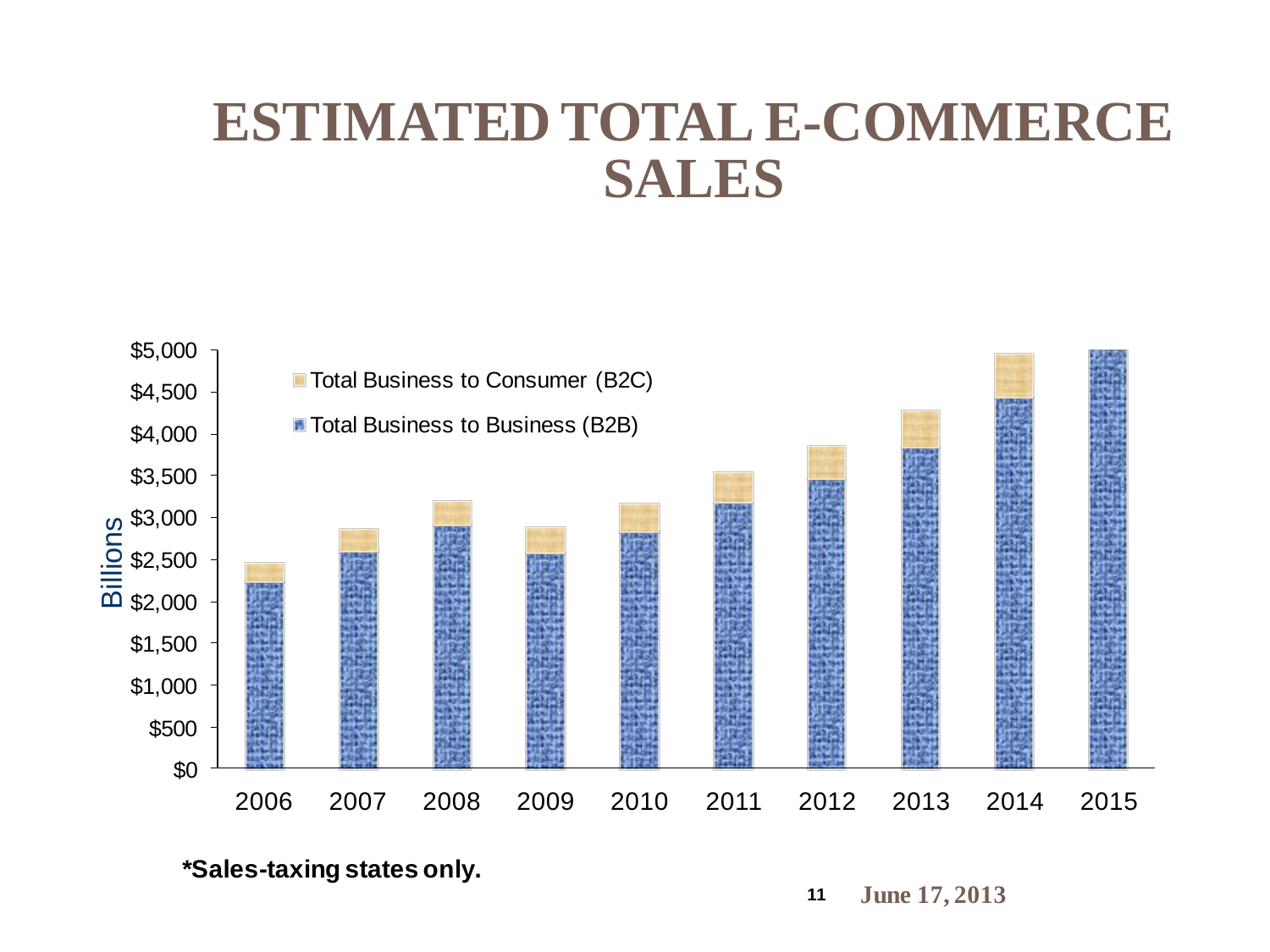## Sales Tax as a Consumption Tax

- **12**
	- $\Box$  Seeking to use exemptions and exclusions to transfer from tax on transactions to tax on consumption
	- □ All household purchases, regardless
		- **Nat is purchased**
		- **The vendor**
		- **How acquired**
	- $\Box$  No tax on business to business transactions
	- Advantages
		- **Low tax rate**
		- **Tax burden spread evenly**
		- **June 17, 2013 ODDESN't alter consumption decisions**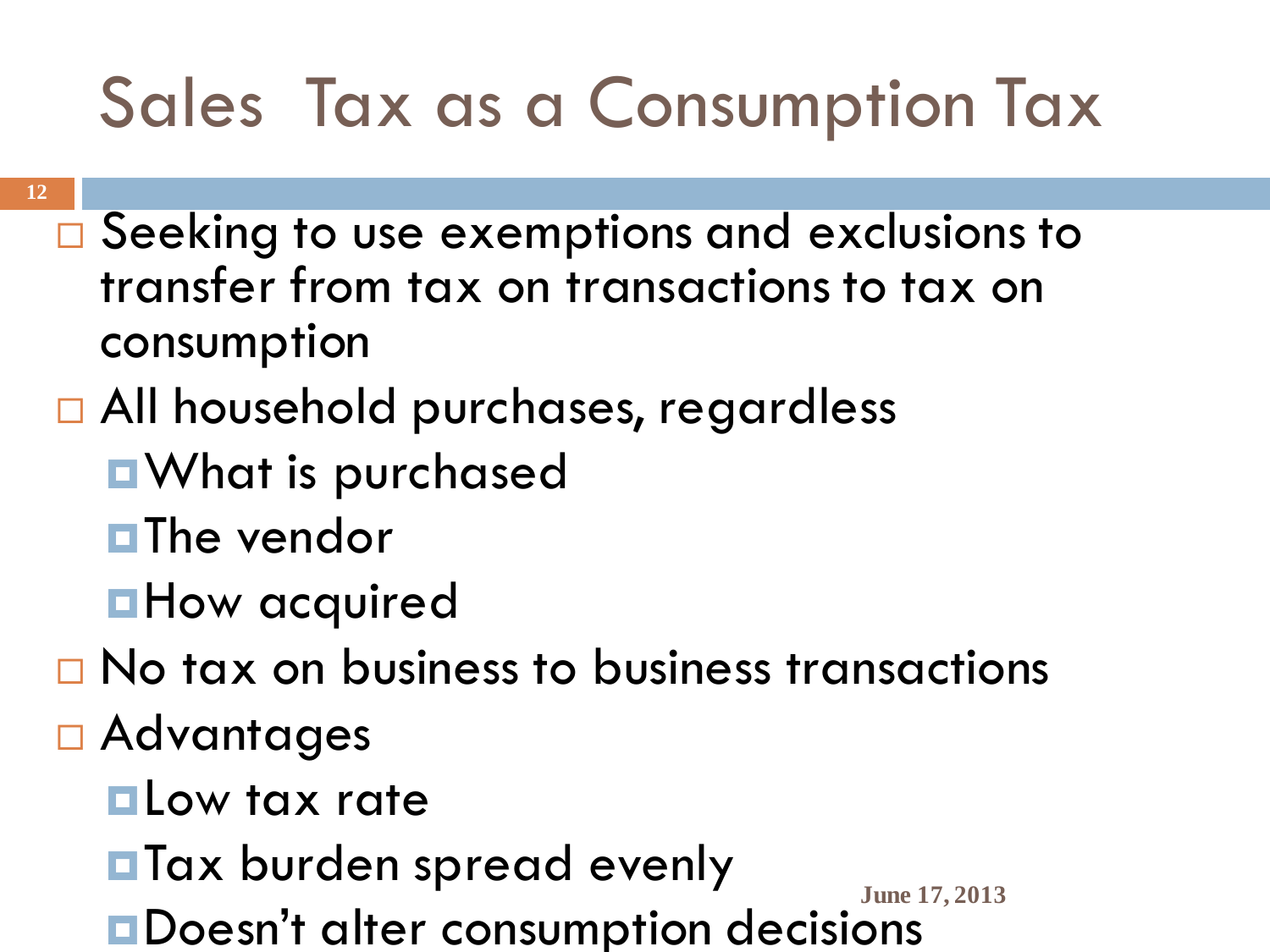### **Other Goals**

#### □ Fairness

- **T** Tax regressive against current income
- **Less regressive against lifetime income**
- **But, fairness for the system or each tax**
- **Hard to target with the sales tax**
- $\Box$  Economic Efficiency
- □ Compliance costs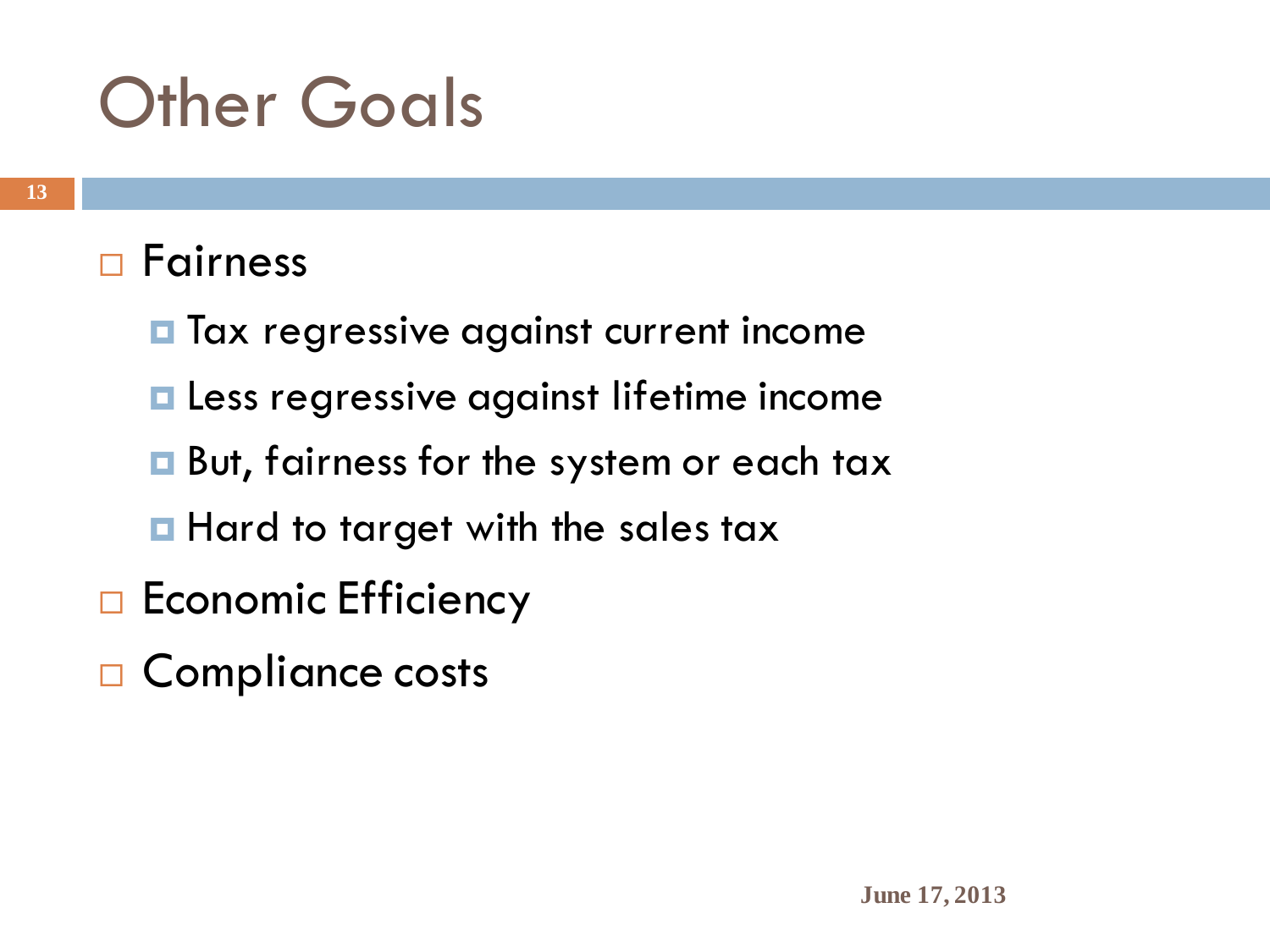## Policy Options for the base

- Reforms focused on the base
- $\Box$  Expand taxation of consumer goods
	- **□** Food
	- **D** Non-prescription drugs
- $\Box$  Limit taxation of business purchases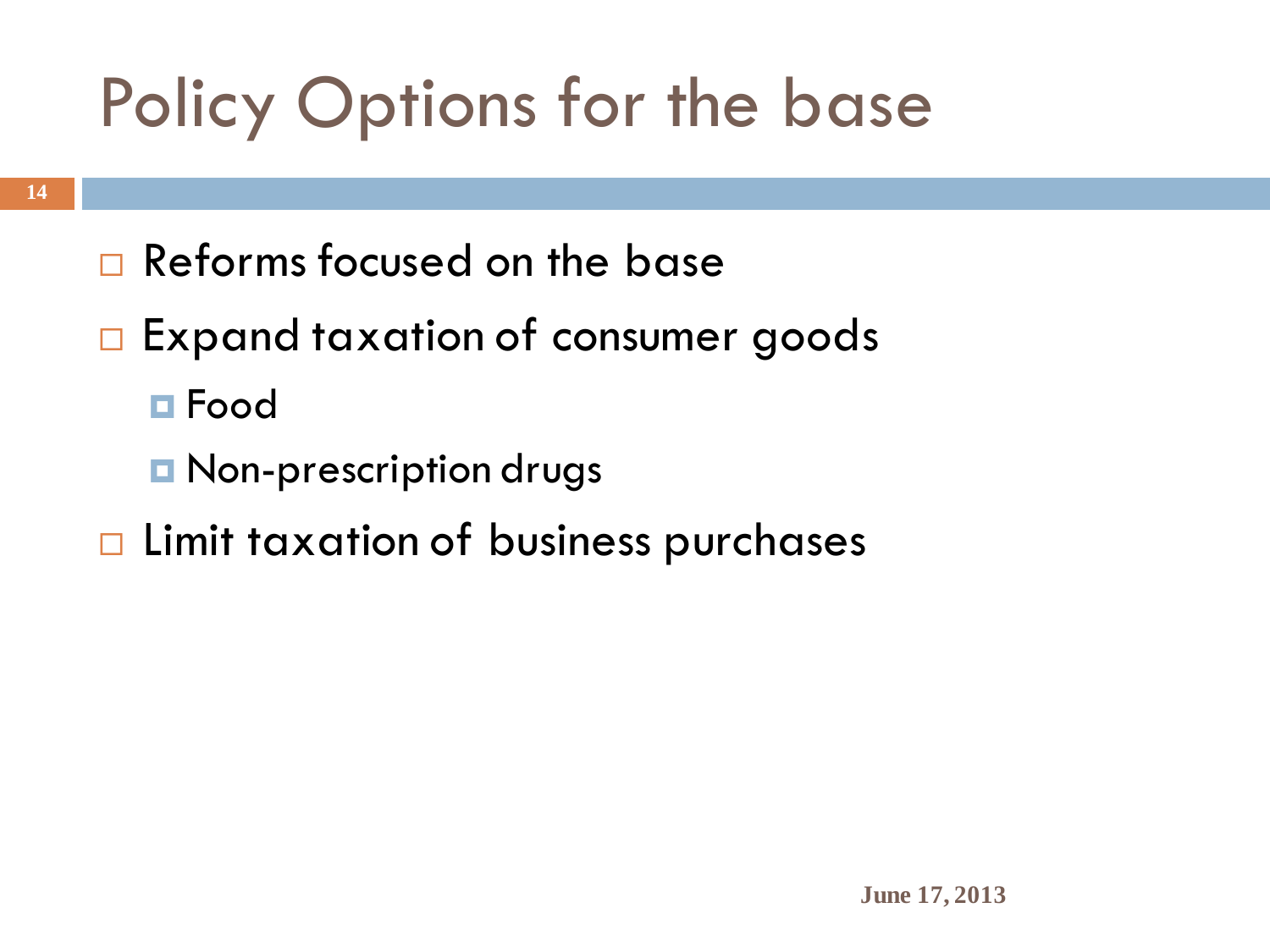## Policy Options for the base

#### $\Box$  Tax more services

- **E** Construction contractors
- **□** Carpentry and other construction related services
- **□** Storage of household goods Mini-storage
- Water for consumption at home
- **Barber and beautician services**
- **Q** Carpet and upholstery cleaning
- **Health clubs and tanning studios**
- **D** Carwashes
- Bowling alleys and billiard parlors
- **Professional services**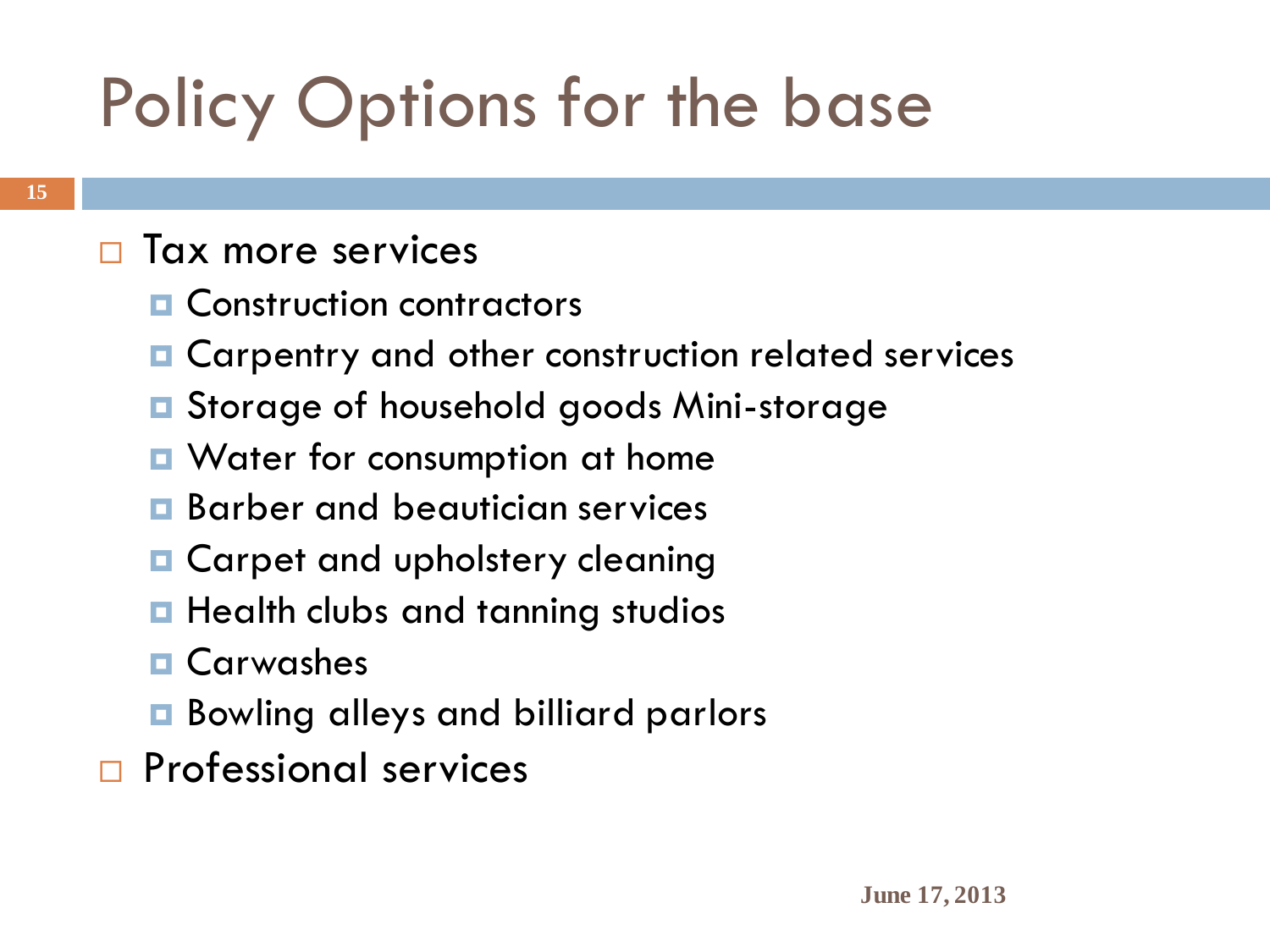### Taxation of remote sales

#### Quill v. North Dakota

- □ Weak use tax compliance
- Consumers very responsive to the no tax option
- Alters business behavior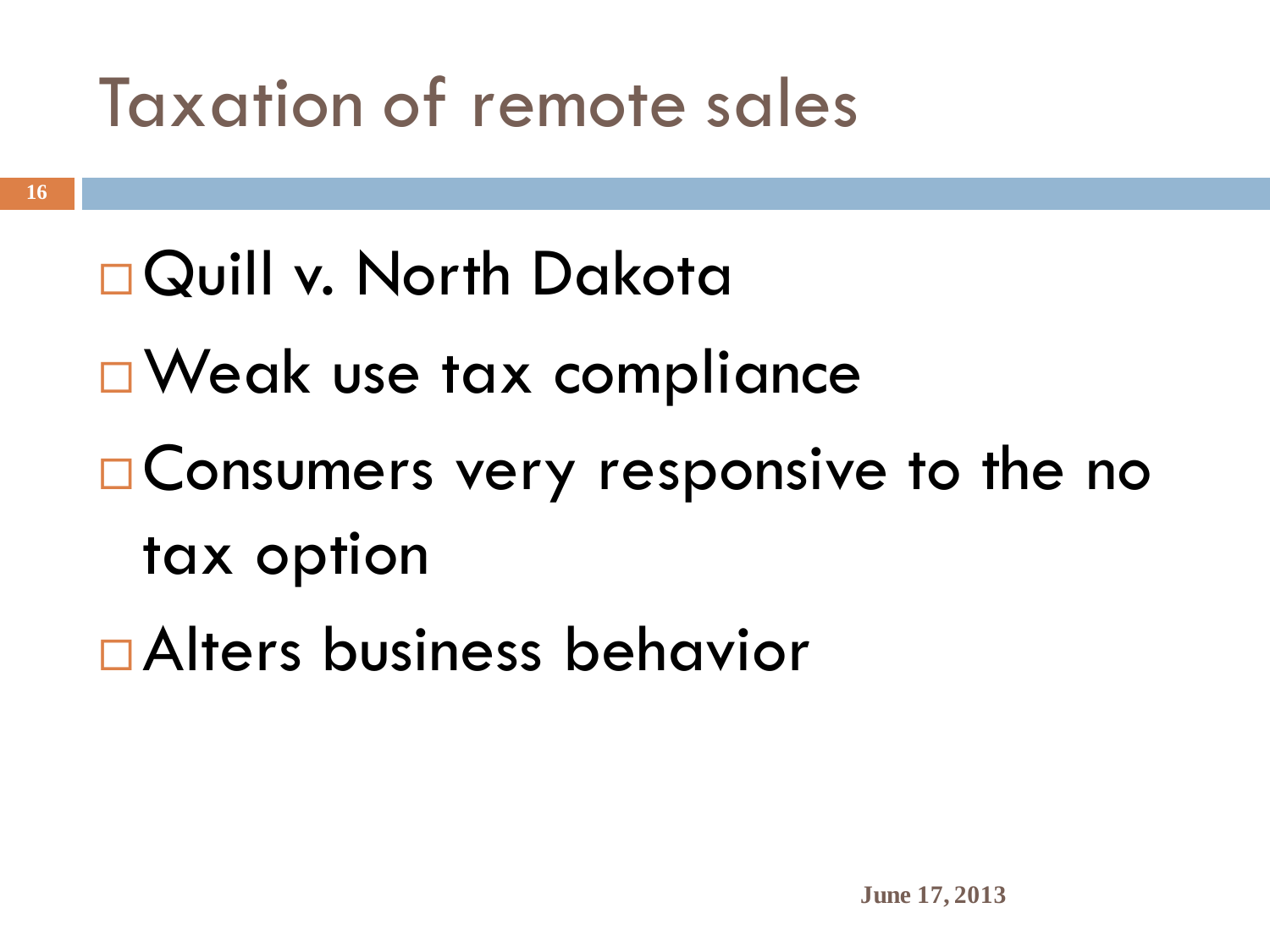#### State efforts to collect on remote sales

- □ Working together- SSUTA
- $\Box$  Expand nexus definition
	- **Ownership affiliate nexus**
	- **<u>n</u>** Attributional nexus
	- Amazon laws
- $\Box$  Enhance use tax collection line on income tax return
- $\Box$  Reporting requirements
- **□** Support federal legislation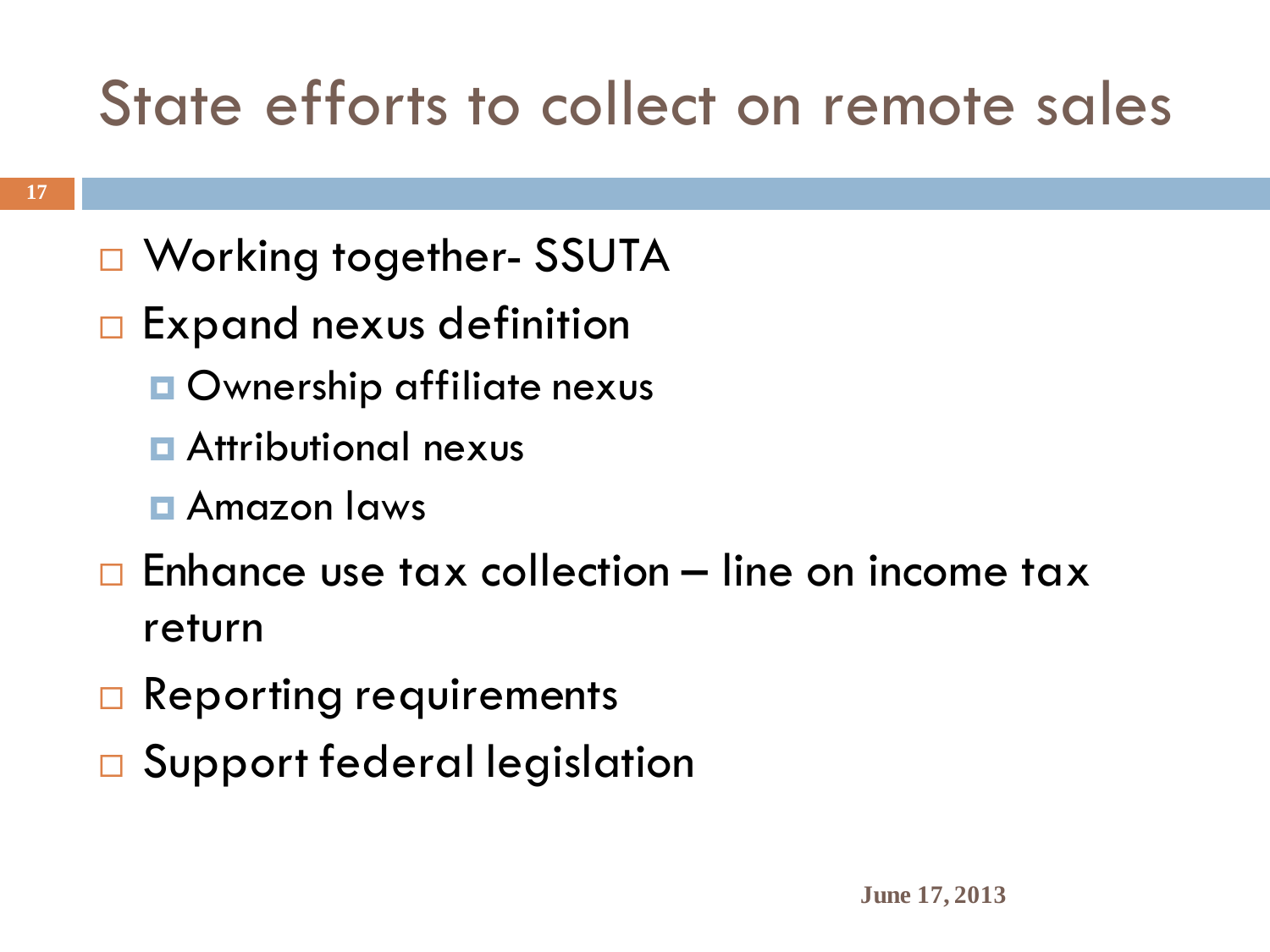## Federal legislation

#### **18**

- □ Marketplace Fairness Act of 2013
- Passed the Senate
- $\Box$  \$1.0 million small seller exception much less than \$35 million for D.C.
- □ Simplifications:
	- **P** providing firms with advance notification of sales tax rate changes
	- **□** using a single tax collection agency for both state and local sales taxes
	- $\blacksquare$  creating a uniform sales tax base for the entire state
	- **u** using destination sourcing
	- **P** providing free sales tax compliance software
	- $\blacksquare$  relieving remote sellers of any liability associated with incorrect compliance because of errors made by a certified software provider.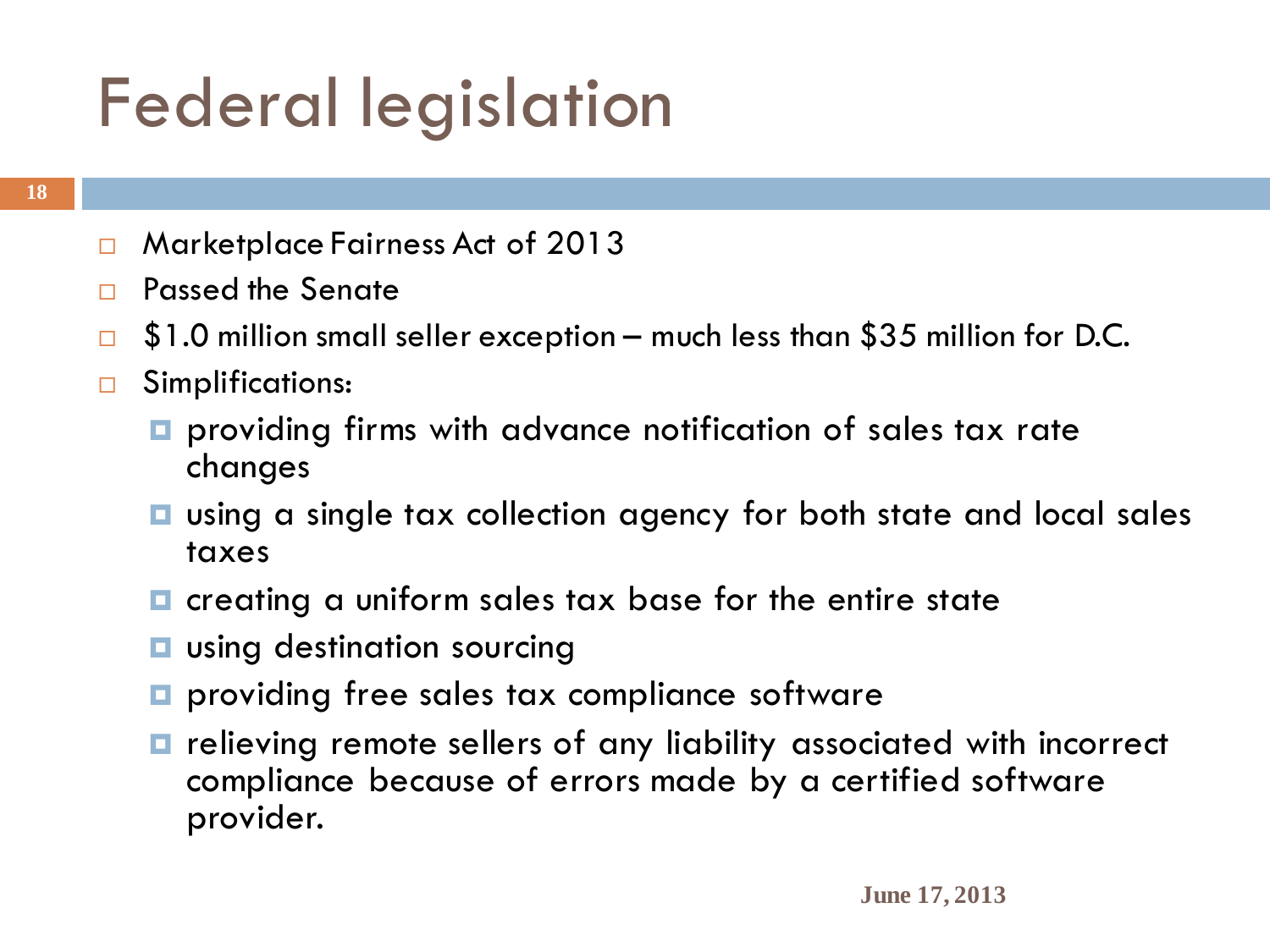#### Excise Taxes

- □ Tobacco
- □ Alcohol
- □ Motor fuel
- □ Specific and ad valorem
	- **E** Specific component generally low in D.C.
	- **□** Specific component has little elasticity and volatility
	- Ad valorem component adds elasticity and volatility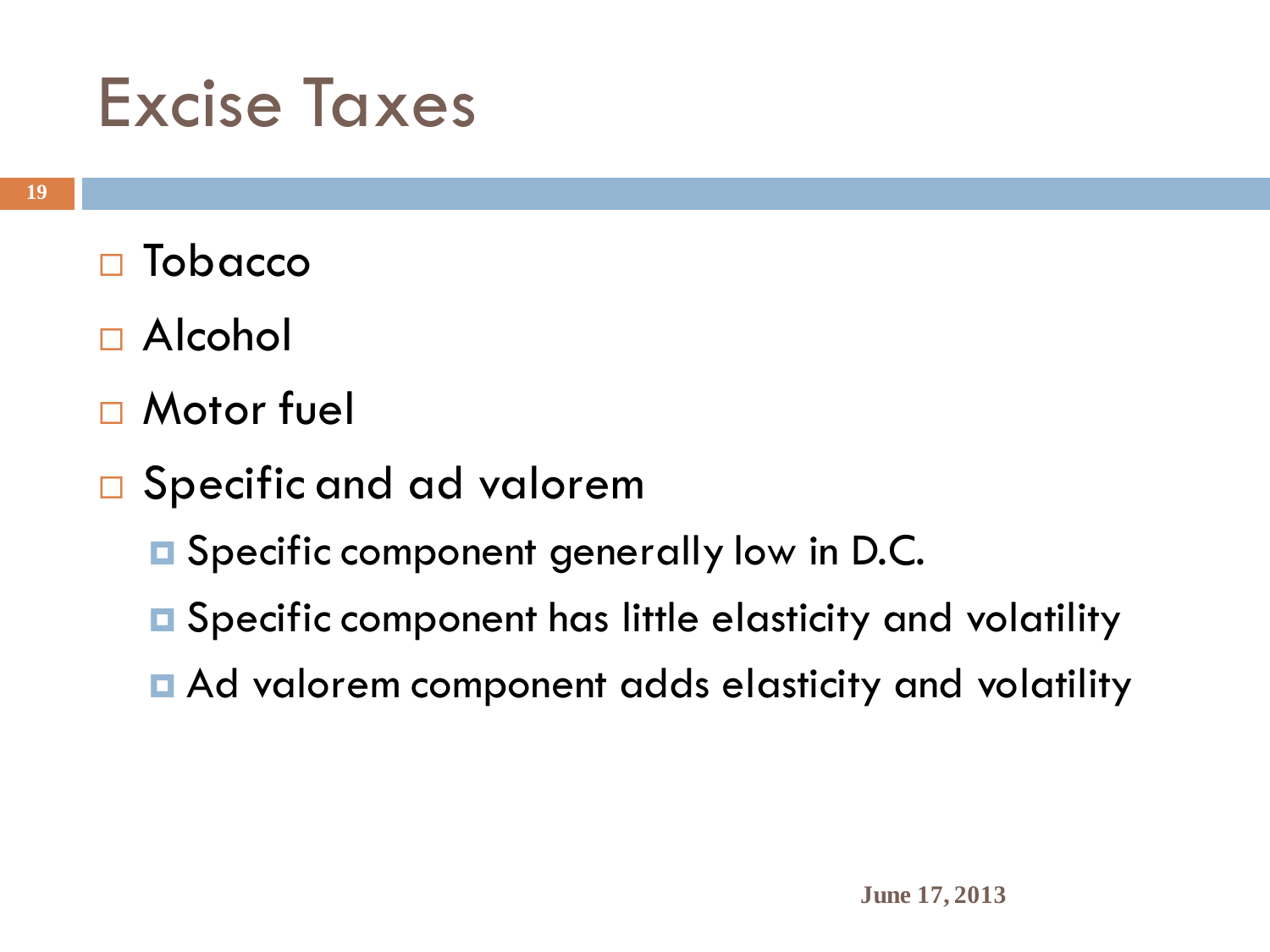#### Figure 3: State Cigarette Excise Tax Rates, as of Jan. 1, 2013 (Dollars per 20-pack)

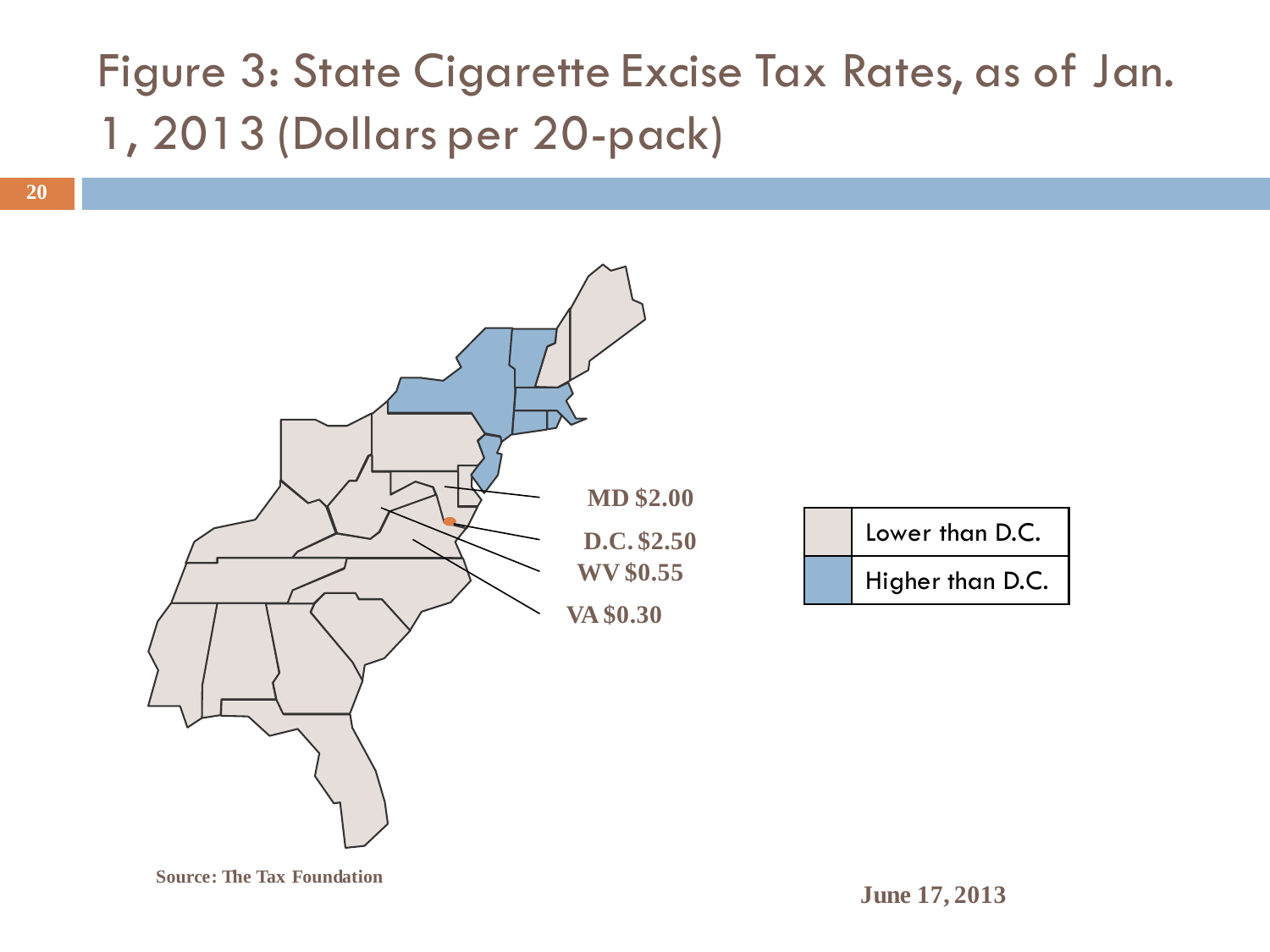#### Figure 4: State Spirits Excise Tax Rates, as of Jan. 1, 2013 (Dollars per Gallon)

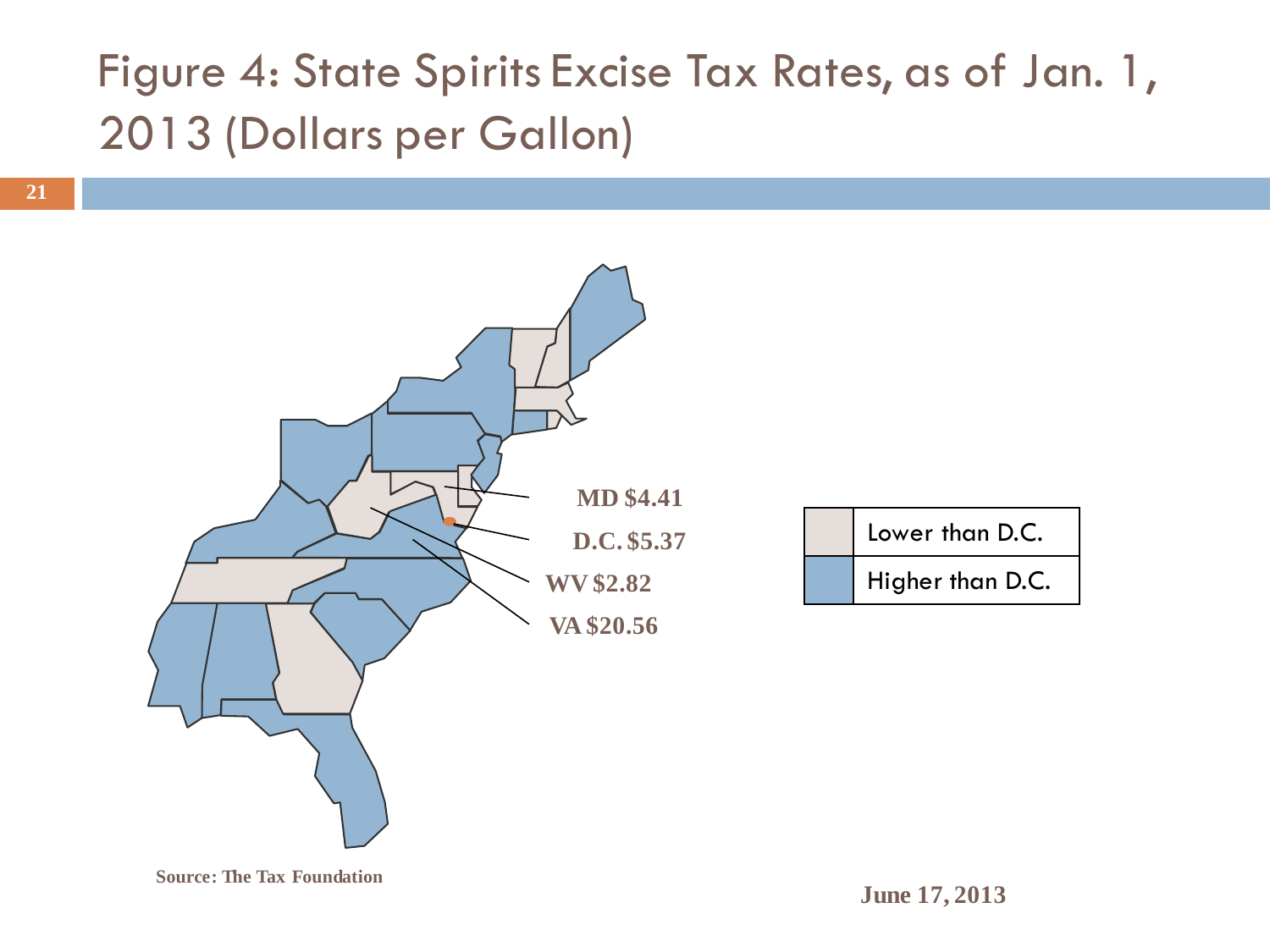#### Excise Taxes

- $\Box$  Specific component raises relatively low share of revenues
- $\Box$  Likely to have little influence on consumption in the District – casual smuggling
- □ Likely to result in substantial tax exporting